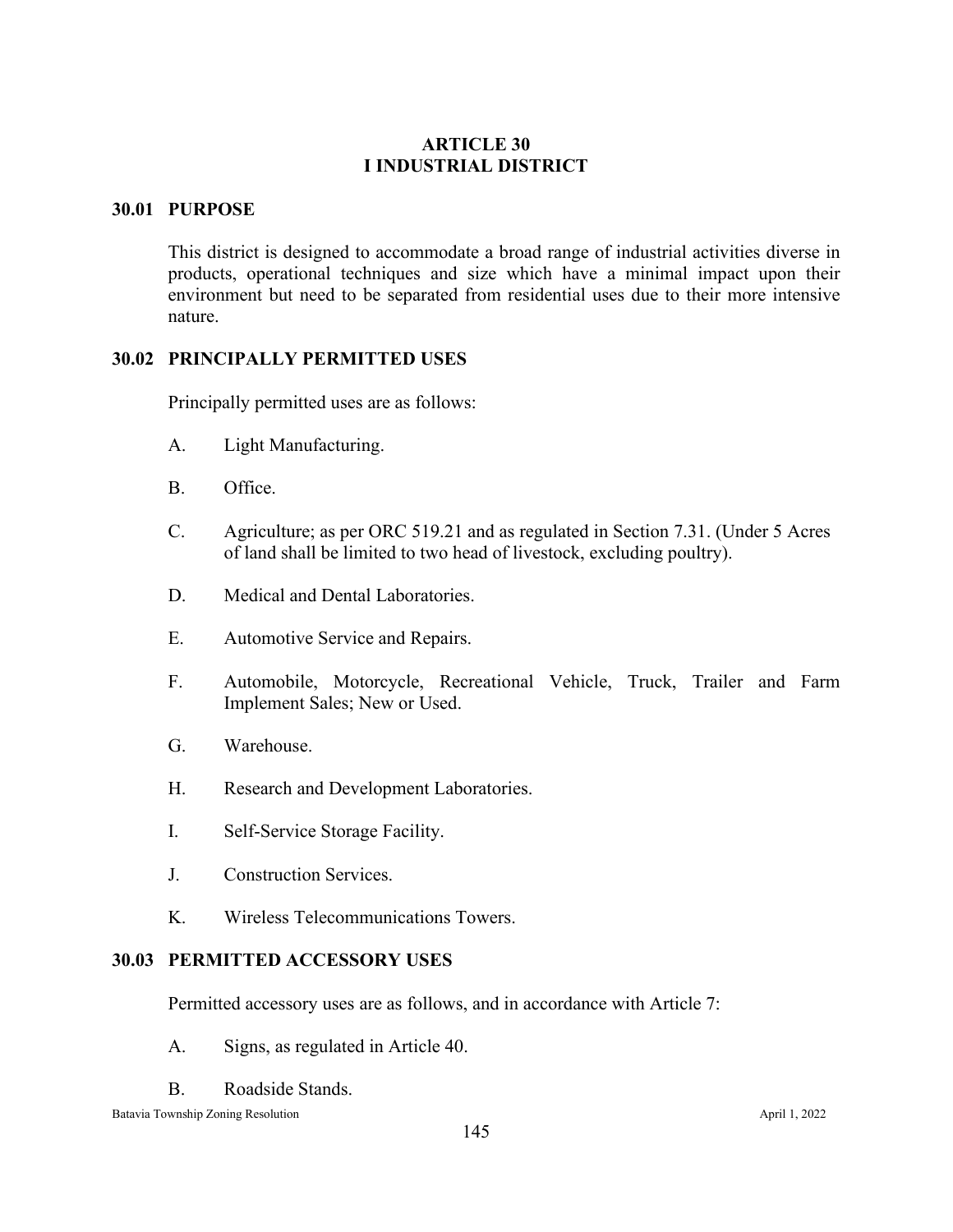- C. Day Care (provided that such facility does not exceed 25% of the total floor area of the principal use).
- D. Personal Services (provided that such facility does not exceed 25% of the total floor area of the principal use).
- E. Financial Institutions (provided that such facility does not exceed 25% of the total floor area of the principal use).
- F. Retail Business (provided that such facility does not exceed 25% of the total floor area of the principal use).
- G. Restaurants (provided that such facility does not exceed 25% of the total floor area of the principal use).
- H. Any use or structure customarily accessory and incidental to any of the permitted uses.

# **30.04 CONDITIONALLY PERMITTED USES**

Conditionally permitted uses are as follows:

- A. Airports.
- B. Retail Business.
- C. Non-Commercial Recreation.
- D. Commercial Recreation.
- E. Government Buildings.
- F. Automotive Filling Stations.
- G. Commercial Entertainment.
- H. Wholesale Business.
- I. Quarries, Mining and Gravel Pits.
- J. Adult Entertainment Establishment as regulated by Section 7.16.
- K. Sanitary Landfills.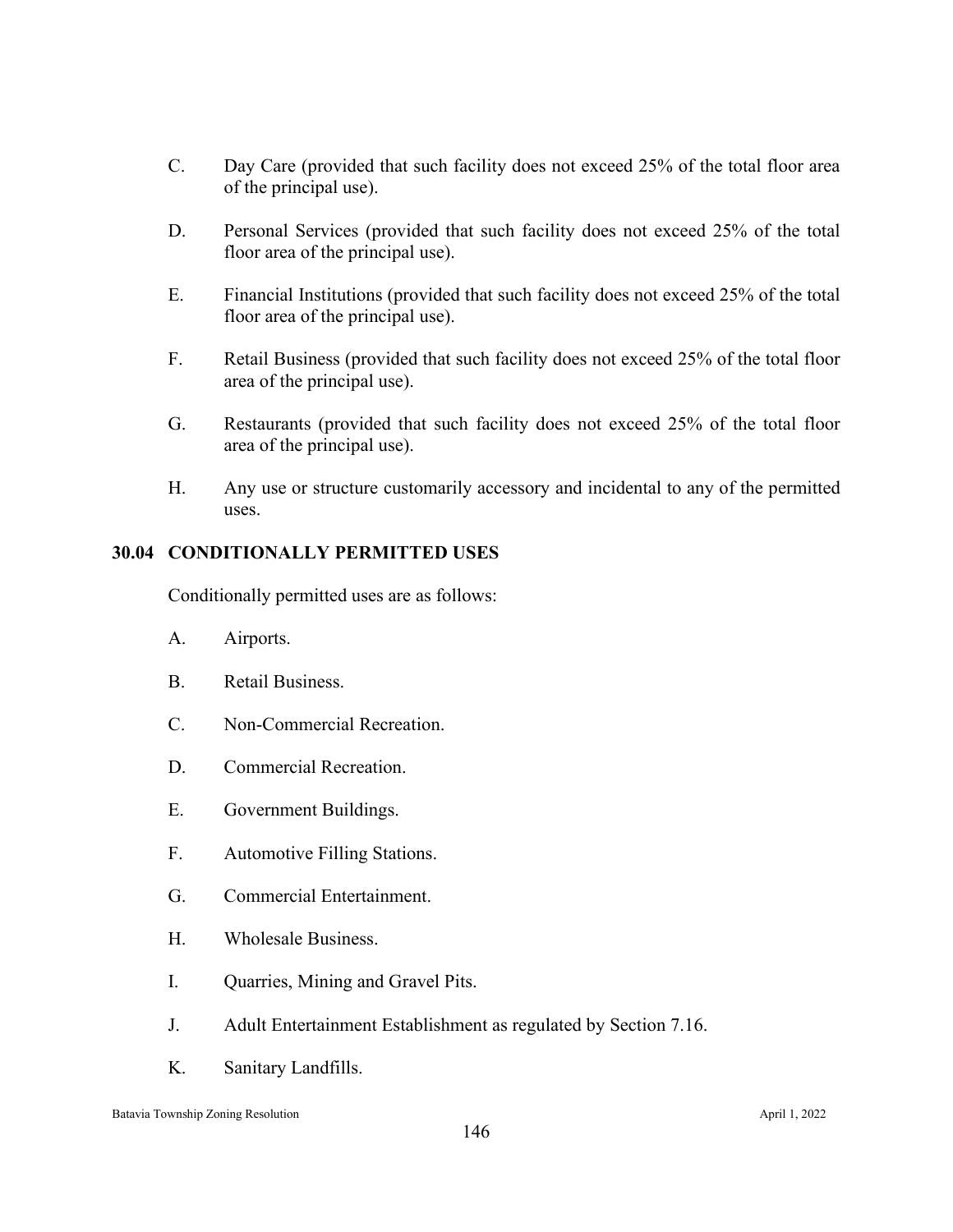- L. Construction Services Storage Yard.
- M. Maintenance and Storage Facility.
- N. Recreational Vehicle Storage Facility.
- O. Veterinary Hospital or Clinic with or without outdoor runs; as regulated in Section 7.34.
- P. Educational Institutions.
- Q. Small Wind Energy Conservation Systems on lots three (3) acres or less; as regulated in Section 7.29.
- R. Outdoor Storage as a principal use.
- S. Uses similar to those indicated in this District.

# **30.05 MINIMUM LOT AREA AND WIDTH**

There shall be no minimum lot area or width for properties in the I Industrial District.

## **30.06 MINIMUM FRONT YARD SETBACK**

The minimum front yard setback for properties in the I Industrial District shall be 50 feet.

### **30.07 MINIMUM SIDE YARD SETBACK**

The minimum side yard setback for properties in the I Industrial District shall be 20 feet, unless abutting a residential district, then the minimum side yard setback shall be 100 feet.

### **30.08 MINIMUM REAR YARD SETBACK**

The minimum rear yard setback for properties in the I Industrial District shall be 20 feet, unless abutting a residential district, then the minimum rear yard setback shall be 100 feet.

### **30.09 MAXIMUM HEIGHT REGULATIONS**

The maximum height regulations for properties in the I Industrial District shall be as follows:

A. No principal structure shall exceed 40 feet in height.